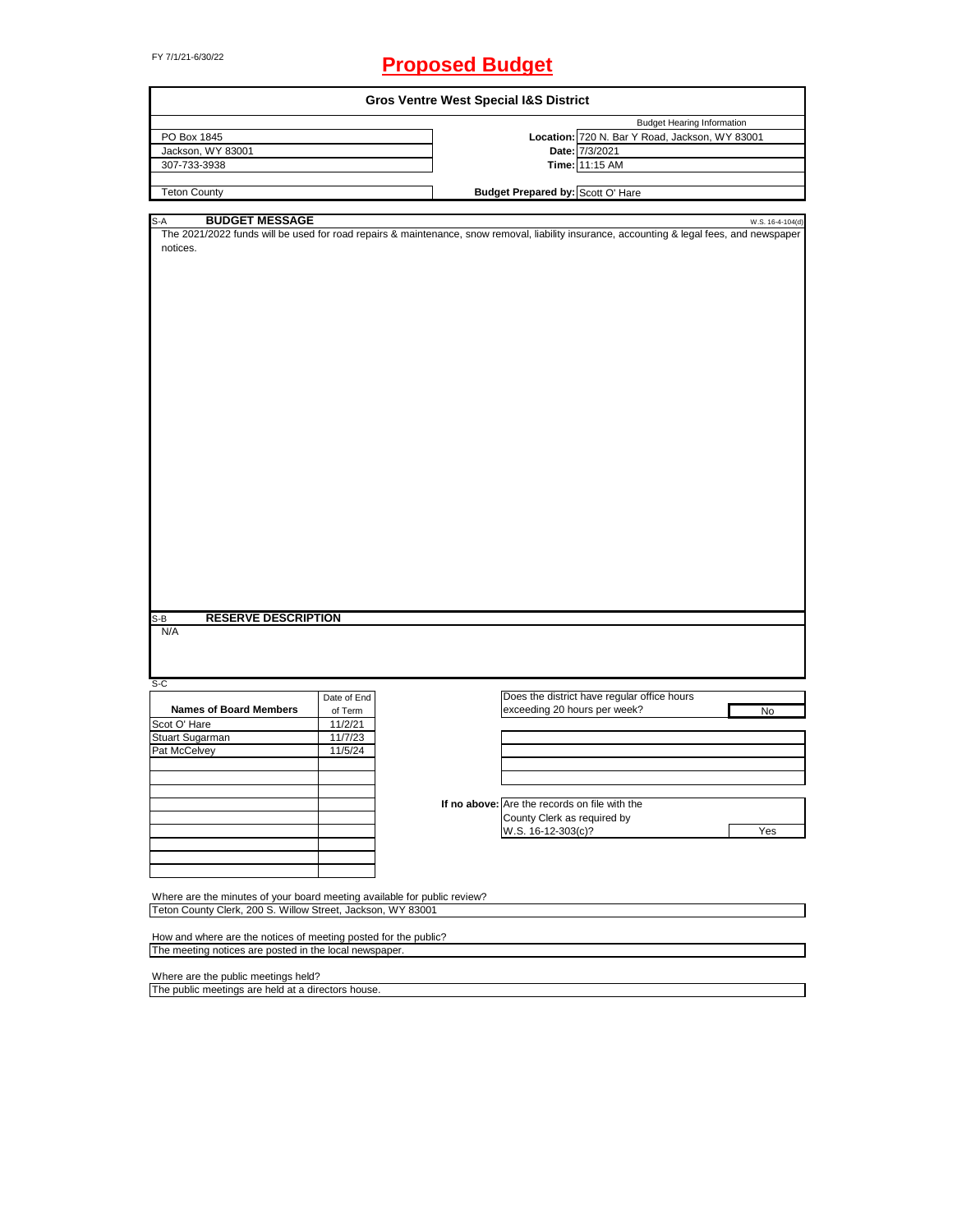### **PROPOSED BUDGET SUMMARY**

|       | <b>OVERVIEW</b>                                             |           | 2020-2021 | 2021-2022 | Pending   |
|-------|-------------------------------------------------------------|-----------|-----------|-----------|-----------|
|       |                                                             | Actual    | Estimated | Proposed  | Approval  |
|       |                                                             |           |           |           |           |
| $S-1$ | <b>Total Budgeted Expenditures</b>                          | \$52,835  | \$47,450  | \$70,600  |           |
| $S-2$ | <b>Total Principal to Pay on Debt</b>                       | \$0       | \$0       |           |           |
| $S-3$ | <b>Total Change to Restricted Funds</b>                     | \$0       | \$0       |           |           |
|       |                                                             |           |           |           |           |
| $S-4$ | <b>Total General Fund and Forecasted Revenues Available</b> | \$157,402 | \$171,845 |           | \$166,275 |
|       |                                                             |           |           |           |           |
| $S-5$ | Amount requested from County Commissioners                  | \$34,300  | \$49,000  |           | \$49,000  |
|       |                                                             |           |           |           |           |
| $S-6$ | <b>Additional Funding Needed:</b>                           |           |           |           |           |

|                   | <b>REVENUE SUMMARY</b>                                    | 2019-2020     | 2020-2021 | 2021-2022                             | Pending                                                                                                                                                                                                                                        |
|-------------------|-----------------------------------------------------------|---------------|-----------|---------------------------------------|------------------------------------------------------------------------------------------------------------------------------------------------------------------------------------------------------------------------------------------------|
|                   |                                                           | Actual        | Estimated | Proposed                              | Approval                                                                                                                                                                                                                                       |
|                   |                                                           |               |           |                                       |                                                                                                                                                                                                                                                |
| $S-7$             | <b>Operating Revenues</b>                                 | \$0           | \$0       | \$0                                   | elli<br>Mille                                                                                                                                                                                                                                  |
| $S-8$             | Tax levy (From the County Treasurer)                      | \$34,300      | \$49,000  | \$49,000                              | a a a an t-ainm                                                                                                                                                                                                                                |
| $S-9$             | <b>Government Support</b>                                 | \$0           | \$0       | \$0                                   |                                                                                                                                                                                                                                                |
| $S-10$            | <b>Grants</b>                                             | \$0           | \$0       | \$0                                   | enna<br>Maria<br>Maria                                                                                                                                                                                                                         |
| $S-11$            | Other County Support (Not from Co. Treas.)                | \$0           | \$0       | \$0                                   | enne<br>Middle                                                                                                                                                                                                                                 |
| $S-12$            | <b>Miscellaneous</b>                                      | \$272         | \$15      | \$30                                  | <b>Maritim</b>                                                                                                                                                                                                                                 |
| $S-13$            | <b>Other Forecasted Revenue</b>                           | \$0           | \$0       | \$0                                   | <b>HANG</b>                                                                                                                                                                                                                                    |
|                   |                                                           |               |           |                                       |                                                                                                                                                                                                                                                |
| $S-14$            | <b>Total Revenue</b>                                      | \$34,572      | \$49,015  | \$49,030                              |                                                                                                                                                                                                                                                |
| FY 7/1/21-6/30/22 |                                                           |               |           | Gros Ventre West Special I&S District |                                                                                                                                                                                                                                                |
|                   | <b>EXPENDITURE SUMMARY</b>                                | 2019-2020     | 2020-2021 | 2021-2022                             | Pending                                                                                                                                                                                                                                        |
|                   |                                                           | Actual        | Estimated | Proposed                              | Approval                                                                                                                                                                                                                                       |
|                   |                                                           | \$0           | \$0       | \$0                                   |                                                                                                                                                                                                                                                |
| $S-15$<br>$S-16$  | <b>Capital Outlay</b><br><b>Interest and Fees On Debt</b> | \$0           | \$0       | \$0                                   | en de la familie de la familie de la familie de la familie de la familie de la familie de la familie de la fa<br>Constitution de la familie de la familie de la familie de la familie de la familie de la familie de la familie<br>na marka ka |
| $S-17$            | Administration                                            | \$4,744       | \$4,850   | \$4,900                               | <u>mana ya kusingan da kata a shekara na kata a kata a kata a kata a kata a kata a kata a kata a kata a kata a k</u>                                                                                                                           |
|                   |                                                           | \$47,291      | \$41,900  | \$65,000                              | <u> Karl II</u>                                                                                                                                                                                                                                |
| $S-18$<br>$S-19$  | <b>Operations</b><br><b>Indirect Costs</b>                | \$800         | \$700     | \$700                                 |                                                                                                                                                                                                                                                |
| <b>S-20R</b>      | <b>Expenditures paid by Reserves</b>                      | \$0           | \$0       | \$0                                   | <u>ti komunisti komunisti komunisti komunisti komunisti komunisti komunisti komunisti komunisti ko</u>                                                                                                                                         |
| $S-20$            | <b>Total Expenditures</b>                                 | \$52,835      | \$47,450  | \$70,600                              | <u> Karlin Sara</u>                                                                                                                                                                                                                            |
|                   |                                                           |               |           |                                       |                                                                                                                                                                                                                                                |
|                   |                                                           | 2019-2020     | 2020-2021 | 2021-2022                             | Pending                                                                                                                                                                                                                                        |
|                   | <b>DEBT SUMMARY</b>                                       | Actual        | Estimated | Proposed                              | Approval                                                                                                                                                                                                                                       |
|                   |                                                           |               |           |                                       |                                                                                                                                                                                                                                                |
| $S-21$            | <b>Principal Paid on Debt</b>                             | \$0           | \$0       |                                       | SO <b>WARRANGER TO BE A STATE OF THE STATE</b>                                                                                                                                                                                                 |
|                   |                                                           |               |           |                                       |                                                                                                                                                                                                                                                |
|                   | <b>CASH AND INVESTMENTS</b>                               | 2019-2020     | 2020-2021 | 2021-2022                             | Pending                                                                                                                                                                                                                                        |
|                   |                                                           | Actual        | Estimated | Proposed                              | Approval                                                                                                                                                                                                                                       |
|                   |                                                           |               |           |                                       |                                                                                                                                                                                                                                                |
| $S-22$            | <b>TOTAL GENERAL FUNDS</b>                                |               |           |                                       |                                                                                                                                                                                                                                                |
|                   |                                                           | \$122,830     | \$122,830 |                                       |                                                                                                                                                                                                                                                |
|                   |                                                           |               |           |                                       |                                                                                                                                                                                                                                                |
|                   | <b>Summary of Reserve Funds</b>                           |               |           |                                       |                                                                                                                                                                                                                                                |
| $S-23$            | <b>Beginning Balance in Reserve Accounts</b>              |               |           |                                       |                                                                                                                                                                                                                                                |
| $S-24$            | a. Sinking and Debt Service Funds                         | \$0           | \$0       | \$0                                   |                                                                                                                                                                                                                                                |
| $S-25$            | b. Reserves                                               | \$0           | \$0       | \$0                                   | en de la familie de la familie de la familie de la familie de la familie de la familie de la familie de la fam<br>Constituit de la familie de la familie de la familie de la familie de la familie de la familie de la familie d               |
| $S-26$            | c. Bond Funds                                             | \$0           | \$0       | \$0                                   | enne<br>Militär                                                                                                                                                                                                                                |
|                   | Total Reserves (a+b+c)                                    | \$0           | \$0       | \$0                                   |                                                                                                                                                                                                                                                |
| $S-27$            | Amount to be added                                        |               |           |                                       |                                                                                                                                                                                                                                                |
| $S-28$            | a. Sinking and Debt Service Funds                         | \$0           | \$0       | \$0                                   |                                                                                                                                                                                                                                                |
| $S-29$            | b. Reserves                                               | \$0           | \$0       | \$0                                   |                                                                                                                                                                                                                                                |
| $S-30$            | c. Bond Funds                                             | $\frac{6}{3}$ | \$0       | \$0                                   | \$117,245<br>na anns an<br>enne<br>Militär<br>en de familie (d. 1970)<br>Geografia<br>enti<br>Gilda<br>enne<br>Stadt                                                                                                                           |
|                   | Total to be added (a+b+c)                                 | \$0           | \$0       | \$0                                   | enen<br>Sida                                                                                                                                                                                                                                   |

S-31 **Subtotal** \$0 \$0 \$0 \$0 S-32 **Less Total to be spent** \$0 \$0 \$0 \$0

S-33 **TOTAL RESERVES AT END OF FISCAL YEAR \$0** \$0 \$0 \$0 \$0 \$0

Date adopted by Special District

*End of Summary*

*Budget Officer / District Official (if not same as "Submitted by")*

Jackson, WY 83001 **DISTRICT ADDRESS:** PO Box 1845 **PREPARED BY:** Scott O' Hare

**DISTRICT PHONE:** 307-733-3938

1/23/19 *Form approved by Wyoming Department of Audit, Public Funds Division Prepared in compliance with the Uniform Municipal Fiscal Procedures Act (W.S. 16-4-101 through 124) as it applies.*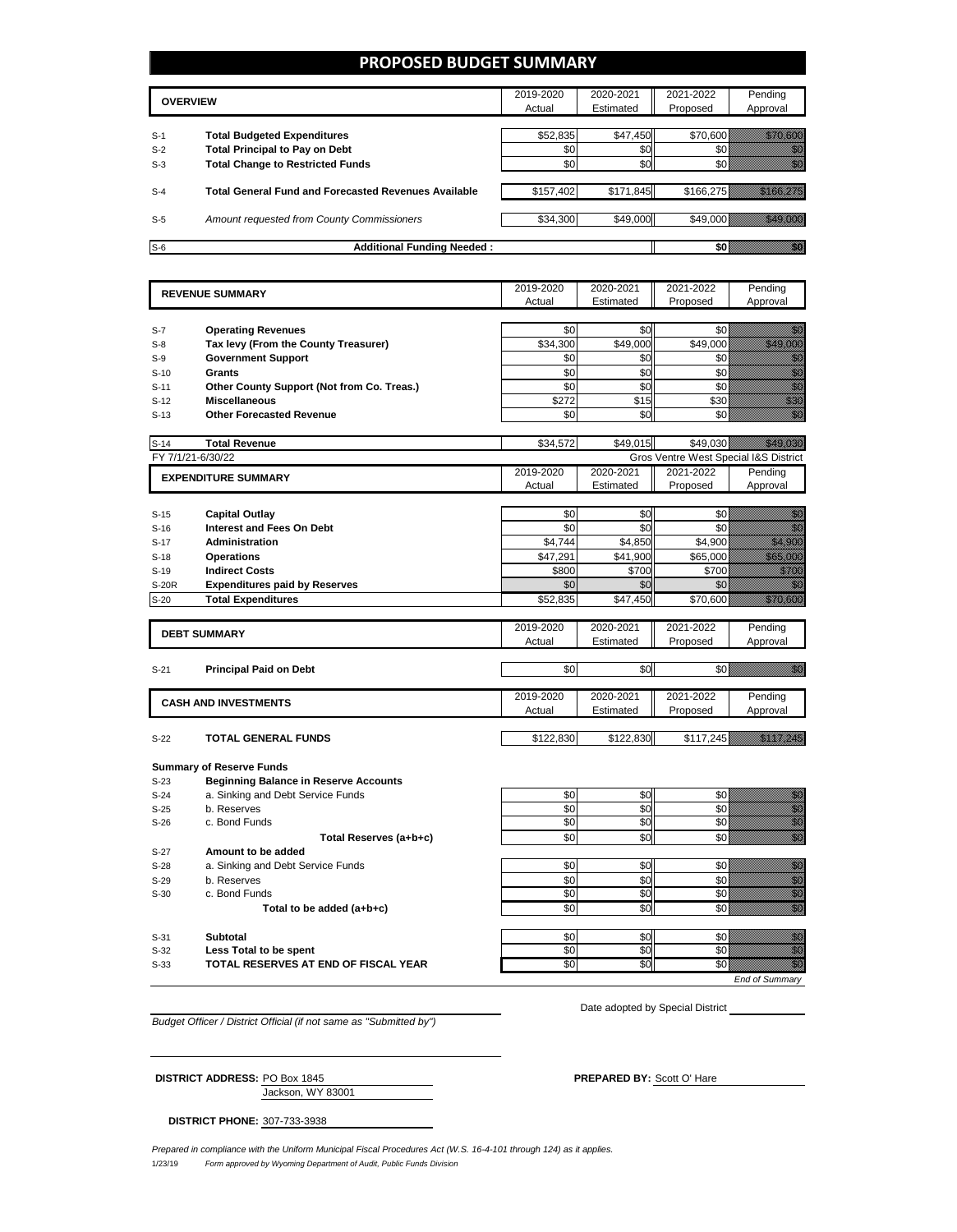|           | Gros Ventre West Special I&S District               |                  |           |           | <b>FYE</b>              | 6/30/2022                                                                                                                                                                                                                       |
|-----------|-----------------------------------------------------|------------------|-----------|-----------|-------------------------|---------------------------------------------------------------------------------------------------------------------------------------------------------------------------------------------------------------------------------|
|           | <b>NAME OF DISTRICT/BOARD</b>                       |                  |           |           |                         |                                                                                                                                                                                                                                 |
|           |                                                     |                  |           |           |                         |                                                                                                                                                                                                                                 |
|           | PROPERTY TAXES AND ASSESSMENTS                      |                  |           |           |                         |                                                                                                                                                                                                                                 |
|           |                                                     |                  |           |           |                         |                                                                                                                                                                                                                                 |
|           |                                                     | <b>DOA Chart</b> | 2019-2020 | 2020-2021 | 2021-2022               | Pending                                                                                                                                                                                                                         |
|           |                                                     | of Accounts      | Actual    | Estimated | Proposed                | Approval                                                                                                                                                                                                                        |
| $R-1$     | <b>Property Taxes and Assessments Received</b>      |                  |           |           |                         |                                                                                                                                                                                                                                 |
| $R-1.1$   | Tax Levy (From the County Treasurer)                | 4001             | \$34,300  | \$49,000  | \$49,000                | <u> Karl Sara</u>                                                                                                                                                                                                               |
| $R-1.2$   | Other County Support (see note on the right)        | 4005             |           |           |                         |                                                                                                                                                                                                                                 |
|           |                                                     |                  |           |           |                         |                                                                                                                                                                                                                                 |
|           | <b>FORECASTED REVENUE</b>                           |                  |           |           |                         |                                                                                                                                                                                                                                 |
|           |                                                     |                  |           |           |                         |                                                                                                                                                                                                                                 |
|           |                                                     | <b>DOA Chart</b> | 2019-2020 | 2020-2021 | 2021-2022               | Pending                                                                                                                                                                                                                         |
|           |                                                     | of Accounts      | Actual    | Estimated | Proposed                | Approval                                                                                                                                                                                                                        |
| $R-2$     | <b>Revenues from Other Governments</b>              |                  |           |           |                         |                                                                                                                                                                                                                                 |
| $R - 2.1$ | State Aid                                           | 4211             |           |           |                         |                                                                                                                                                                                                                                 |
| $R - 2.2$ | Additional County Aid (non-treasurer)               | 4237             |           |           |                         |                                                                                                                                                                                                                                 |
| $R-2.3$   | City (or Town) Aid                                  | 4237             |           |           |                         |                                                                                                                                                                                                                                 |
| $R - 2.4$ | Other (Specify)                                     | 4237             |           |           |                         |                                                                                                                                                                                                                                 |
| $R-2.5$   | <b>Total Government Support</b>                     |                  | \$0       | \$0       | \$0                     | en de la familie de la familie de la familie de la familie de la familie de la familie de la familie de la fam<br>Espainia                                                                                                      |
| $R-3$     | <b>Operating Revenues</b>                           |                  |           |           |                         |                                                                                                                                                                                                                                 |
| $R - 3.1$ | <b>Customer Charges</b>                             | 4300             |           |           |                         |                                                                                                                                                                                                                                 |
| $R - 3.2$ | Sales of Goods or Services                          | 4300             |           |           |                         |                                                                                                                                                                                                                                 |
| $R - 3.3$ | <b>Other Assessments</b>                            | 4503             |           |           |                         |                                                                                                                                                                                                                                 |
| $R - 3.4$ | <b>Total Operating Revenues</b>                     |                  | \$0       | \$0       | \$0                     | en de la facta de la facta de la facta de la facta de la facta de la facta de la facta de la facta de la facta<br>Constituidad                                                                                                  |
| $R - 4$   | <b>Grants</b>                                       |                  |           |           |                         |                                                                                                                                                                                                                                 |
| $R - 4.1$ | <b>Direct Federal Grants</b>                        | 4201             |           |           |                         |                                                                                                                                                                                                                                 |
| $R-4.2$   | Federal Grants thru State Agencies                  | 4201             |           |           |                         |                                                                                                                                                                                                                                 |
| $R-4.3$   | <b>Grants from State Agencies</b>                   | 4211             |           |           |                         |                                                                                                                                                                                                                                 |
| $R - 4.4$ | <b>Total Grants</b><br><b>Miscellaneous Revenue</b> |                  | \$0       | \$0       | \$0                     | en de la familie de la familie de la familie de la familie de la familie de la familie de la familie de la fa<br>Constituit de la familie de la familie de la familie de la familie de la familie de la familie de la familie d |
| $R-5$     | Interest                                            | 4501             | \$272     | \$15      | \$30                    | <u>i ka</u>                                                                                                                                                                                                                     |
| R-5.1     | R-5.2 Other: Specify                                | 4500             |           |           |                         |                                                                                                                                                                                                                                 |
| $R-5.3$   | Other: Additional                                   |                  |           |           |                         |                                                                                                                                                                                                                                 |
| $R-5.4$   | <b>Total Miscellaneous</b>                          |                  | \$272     | \$15      | \$30                    | <u>i sama</u>                                                                                                                                                                                                                   |
| $R-5.5$   | <b>Total Forecasted Revenue</b>                     |                  | \$272     | \$15      | \$30                    | <u>i k</u>                                                                                                                                                                                                                      |
|           |                                                     |                  |           |           |                         |                                                                                                                                                                                                                                 |
| $R-6$     | <b>Other Forecasted Revenue</b>                     |                  |           |           |                         |                                                                                                                                                                                                                                 |
| $R-6.1$   | a. Other past due as estimated by Co. Treas.        | 4004             |           |           |                         |                                                                                                                                                                                                                                 |
| $R-6.2$   | b. Other forecasted revenue (specify):              |                  |           |           |                         |                                                                                                                                                                                                                                 |
| $R-6.3$   |                                                     | 4500             |           |           |                         |                                                                                                                                                                                                                                 |
| $R-6.4$   |                                                     | 4500             |           |           |                         |                                                                                                                                                                                                                                 |
| $R-6.5$   |                                                     |                  |           |           |                         |                                                                                                                                                                                                                                 |
| $R-6.6$   | Total Other Forecasted Revenue (a+b)                |                  | \$0       | \$0       | $\mathcal{S}^{\bullet}$ | en de la familie de la familie de la familie de la familie de la familie de la familie de la familie de la fam<br>Estat de la familie de la familie de la familie de la familie de la familie de la familie de la familie de la |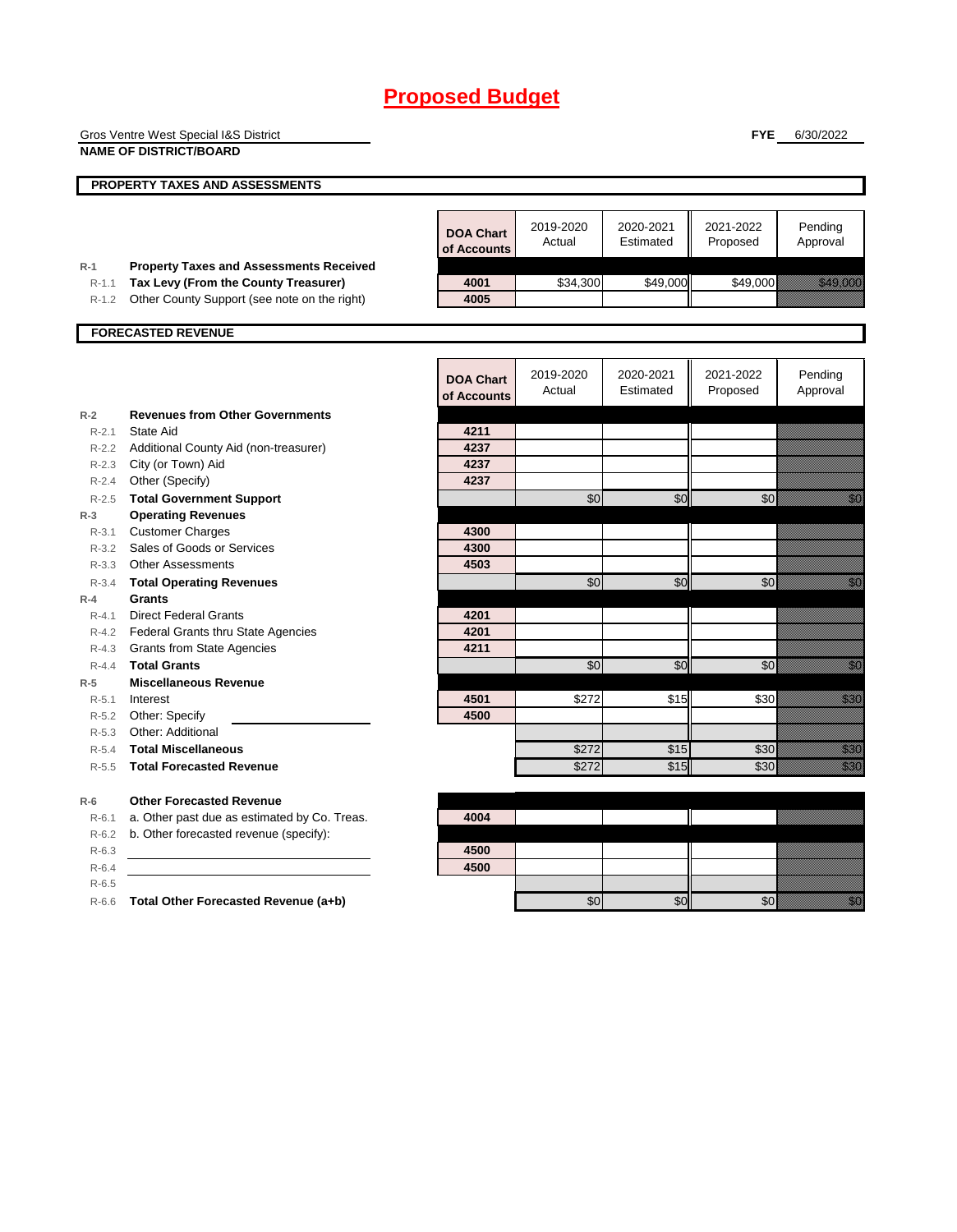### Gros Ventre West Special I&S District

### **NAME OF DISTRICT/BOARD**

#### **CAPITAL OUTLAY BUDGET**

|           |                             | <b>OT ACCOL</b> |
|-----------|-----------------------------|-----------------|
| $E-1$     | <b>Capital Outlay</b>       |                 |
| $E-1.1$   | <b>Real Property</b>        | 6201            |
| $E - 1.2$ | Vehicles                    | 6210            |
| $E-1.3$   | <b>Office Equipment</b>     | 6211            |
| $E - 1.4$ | Other (Specify)             |                 |
| $E-1.5$   |                             | 6200            |
| $E - 1.6$ |                             | 6200            |
| $E - 1.7$ |                             |                 |
| $E-1.8$   | <b>TOTAL CAPITAL OUTLAY</b> |                 |

| <b>DOA Chart</b><br>of Accounts | 2019-2020<br>Actual | 2020-2021<br>Estimated | 2021-2022<br>Proposed | Pending<br>Approval |
|---------------------------------|---------------------|------------------------|-----------------------|---------------------|
|                                 |                     |                        |                       |                     |
| 6201                            |                     |                        |                       |                     |
| 6210                            |                     |                        |                       |                     |
| 6211                            |                     |                        |                       |                     |
|                                 |                     |                        |                       |                     |
| 6200                            |                     |                        |                       |                     |
| 6200                            |                     |                        |                       |                     |
|                                 |                     |                        |                       |                     |
|                                 | \$0                 |                        |                       |                     |

#### **ADMINISTRATION BUDGET**

|           |                                      | υι κιιιυι |
|-----------|--------------------------------------|-----------|
| $E-2$     | <b>Personnel Services</b>            |           |
| $E - 2.1$ | Administrator                        | 7002      |
|           | E-2.2 Secretary                      | 7003      |
| $E - 2.3$ | Clerical                             | 7004      |
| $E - 2.4$ | Other (Specify)                      |           |
| $E - 2.5$ |                                      | 7005      |
| $E - 2.6$ |                                      | 7005      |
| $E - 2.7$ |                                      |           |
| $E-3$     | <b>Board Expenses</b>                |           |
| $E - 3.1$ | Travel                               | 7011      |
| $E - 3.2$ | Mileage                              | 7012      |
| $E - 3.3$ | Other (Specify)                      |           |
| $E - 3.4$ |                                      | 7013      |
| $E - 3.5$ |                                      | 7013      |
| $E - 3.6$ |                                      |           |
| $E-4$     | <b>Contractual Services</b>          |           |
| $E - 4.1$ | Legal                                | 7021      |
|           | E-4.2 Accounting/Auditing            | 7022      |
| $E - 4.3$ | Other (Specify)                      |           |
| $E - 4.4$ |                                      | 7023      |
| $E - 4.5$ |                                      | 7023      |
| $E - 4.6$ |                                      |           |
| $E-5$     | <b>Other Administrative Expenses</b> |           |
| $E - 5.1$ | <b>Office Supplies</b>               | 7031      |
| $E - 5.2$ | Office equipment, rent & repair      | 7032      |
| $E - 5.3$ | Education                            | 7033      |
| $E - 5.4$ | Registrations                        | 7034      |
| $E-5.5$   | Other (Specify)                      |           |
| $E-5.6$   |                                      | 7035      |
| $E - 5.7$ |                                      | 7035      |
| $E - 5.8$ |                                      |           |
| $E-6$     | <b>TOTAL ADMINISTRATION</b>          |           |

|           |                                      |                  | 2019-2020 | 2020-2021 | 2021-2022 | Pending                                                                                                                                                                                                                        |
|-----------|--------------------------------------|------------------|-----------|-----------|-----------|--------------------------------------------------------------------------------------------------------------------------------------------------------------------------------------------------------------------------------|
|           |                                      | <b>DOA Chart</b> | Actual    | Estimated | Proposed  | Approval                                                                                                                                                                                                                       |
|           |                                      | of Accounts      |           |           |           |                                                                                                                                                                                                                                |
| 2         | <b>Personnel Services</b>            |                  |           |           |           |                                                                                                                                                                                                                                |
| $E - 2.1$ | Administrator                        | 7002             |           |           |           |                                                                                                                                                                                                                                |
| $E - 2.2$ | Secretary                            | 7003             |           |           |           |                                                                                                                                                                                                                                |
| $E - 2.3$ | Clerical                             | 7004             |           |           |           |                                                                                                                                                                                                                                |
| $E - 2.4$ | Other (Specify)                      |                  |           |           |           |                                                                                                                                                                                                                                |
| $E - 2.5$ |                                      | 7005             |           |           |           |                                                                                                                                                                                                                                |
| $E - 2.6$ |                                      | 7005             |           |           |           |                                                                                                                                                                                                                                |
| $E - 2.7$ |                                      |                  |           |           |           |                                                                                                                                                                                                                                |
| 3         | <b>Board Expenses</b>                |                  |           |           |           |                                                                                                                                                                                                                                |
| $E - 3.1$ | Travel                               | 7011             |           |           |           |                                                                                                                                                                                                                                |
| $E - 3.2$ | Mileage                              | 7012             |           |           |           |                                                                                                                                                                                                                                |
| $E - 3.3$ | Other (Specify)                      |                  |           |           |           |                                                                                                                                                                                                                                |
| $E - 3.4$ |                                      | 7013             |           |           |           |                                                                                                                                                                                                                                |
| $E - 3.5$ |                                      | 7013             |           |           |           |                                                                                                                                                                                                                                |
| $E - 3.6$ |                                      |                  |           |           |           |                                                                                                                                                                                                                                |
| 4         | <b>Contractual Services</b>          |                  |           |           |           |                                                                                                                                                                                                                                |
| $E - 4.1$ | Legal                                | 7021             |           |           |           |                                                                                                                                                                                                                                |
| $E - 4.2$ | Accounting/Auditing                  | 7022             | \$4,611   | \$4,700   | \$4,750   | <b>Santa Cardinal</b>                                                                                                                                                                                                          |
| $E - 4.3$ | Other (Specify)                      |                  |           |           |           |                                                                                                                                                                                                                                |
| $E - 4.4$ |                                      | 7023             |           |           |           |                                                                                                                                                                                                                                |
| $E - 4.5$ |                                      | 7023             |           |           |           |                                                                                                                                                                                                                                |
| $E - 4.6$ |                                      |                  |           |           |           |                                                                                                                                                                                                                                |
| 5         | <b>Other Administrative Expenses</b> |                  |           |           |           |                                                                                                                                                                                                                                |
| $E - 5.1$ | <b>Office Supplies</b>               | 7031             | \$133     | \$150     | \$150     | <b>Service Service</b>                                                                                                                                                                                                         |
| $E - 5.2$ | Office equipment, rent & repair      | 7032             |           |           |           |                                                                                                                                                                                                                                |
| $E - 5.3$ | Education                            | 7033             |           |           |           |                                                                                                                                                                                                                                |
| $E - 5.4$ | Registrations                        | 7034             |           |           |           |                                                                                                                                                                                                                                |
| $E - 5.5$ | Other (Specify)                      |                  |           |           |           |                                                                                                                                                                                                                                |
| $E - 5.6$ |                                      | 7035             |           |           |           |                                                                                                                                                                                                                                |
| $E - 5.7$ |                                      | 7035             |           |           |           |                                                                                                                                                                                                                                |
| $E - 5.8$ |                                      |                  |           |           |           |                                                                                                                                                                                                                                |
| â         | <b>TOTAL ADMINISTRATION</b>          |                  | \$4,744   | \$4,850   | \$4,900   | e alla secola della conservazione dal conservazione della conservazione dal conservazione della conservazione<br>Conservazione della conservazione dal conservazione dal conservazione dal conservazione dal conservazione dal |
|           |                                      |                  |           |           |           |                                                                                                                                                                                                                                |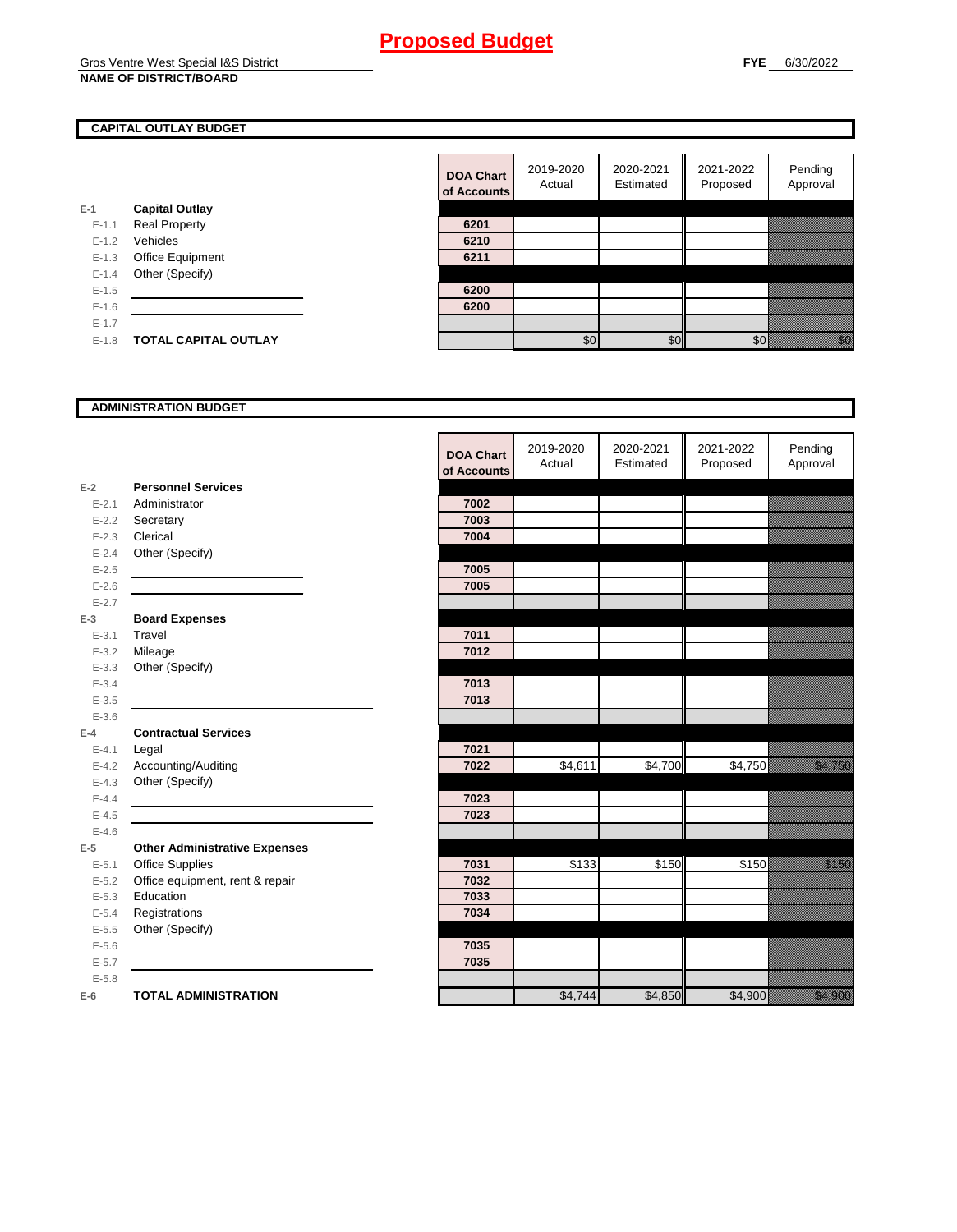#### **OPERATIONS BUDGET**

|                    |                                        | <b>DOA Ch</b> |
|--------------------|----------------------------------------|---------------|
|                    |                                        | of Accou      |
| E-7                | <b>Personnel Services</b>              |               |
| $E - 7.1$          | Wages--Operations                      | 7202          |
| $E - 7.2$          | <b>Service Contracts</b>               | 7203          |
| $E - 7.3$          | Other (Specify)                        |               |
| $E - 7.4$          |                                        | 7204          |
| $E - 7.5$          |                                        | 7204          |
| $E - 7.6$<br>$E-8$ | <b>Travel</b>                          |               |
| $E - 8.1$          | Mileage                                | 7211          |
| $E - 8.2$          | Other (Specify)                        |               |
| $E - 8.3$          |                                        | 7212          |
| $E - 8.4$          |                                        | 7212          |
| $E - 8.5$          |                                        |               |
| $E-9$              | <b>Operating supplies (List)</b>       |               |
| $E-9.1$            |                                        | 7220          |
| $E - 9.2$          |                                        | 7220          |
| $E-9.3$            |                                        | 7220          |
| $E - 9.4$          |                                        | 7220          |
| $E - 9.5$          |                                        |               |
| $E-10$             | <b>Program Services (List)</b>         |               |
|                    | E-10.1 Road Repairs & Maintenance      | 7230          |
| $E-10.2$           | Snow Removal                           | 7230          |
| $E-10.3$           |                                        | 7230          |
| $E-10.4$           |                                        | 7230          |
| $E-10.5$           |                                        |               |
| $E-11$             | <b>Contractual Arrangements (List)</b> |               |
| $E-11.1$           |                                        | 7400          |
| $E-11.2$           |                                        | 7400          |
| $E-11.3$           |                                        | 7400          |
| $E-11.4$           |                                        | 7400          |
| $E-11.5$           |                                        |               |
| $E-12$             | <b>Other operations (Specify)</b>      |               |
| $E-12.1$           |                                        | 7450          |
| $E-12.2$           |                                        | 7450          |
| $E-12.3$           |                                        | 7450          |
| $E-12.4$           |                                        | 7450          |
| $E-12.5$           |                                        |               |
| $E-13$             | <b>TOTAL OPERATIONS</b>                |               |

|           |                                                                                           | <b>DOA Chart</b><br>of Accounts | 2019-2020<br>Actual | 2020-2021<br>Estimated | 2021-2022<br>Proposed | Pending<br>Approval     |
|-----------|-------------------------------------------------------------------------------------------|---------------------------------|---------------------|------------------------|-----------------------|-------------------------|
| $E-7$     | <b>Personnel Services</b>                                                                 |                                 |                     |                        |                       |                         |
| $E - 7.1$ | Wages--Operations                                                                         | 7202                            |                     |                        |                       |                         |
| $E - 7.2$ | <b>Service Contracts</b>                                                                  | 7203                            |                     |                        |                       |                         |
| $E - 7.3$ | Other (Specify)                                                                           |                                 |                     |                        |                       |                         |
| $E - 7.4$ | the control of the control of the control of the control of the control of                | 7204                            |                     |                        |                       |                         |
| $E - 7.5$ |                                                                                           | 7204                            |                     |                        |                       |                         |
| $E - 7.6$ |                                                                                           |                                 |                     |                        |                       |                         |
| $E-8$     | <b>Travel</b>                                                                             |                                 |                     |                        |                       |                         |
| $E-8.1$   | Mileage                                                                                   | 7211                            |                     |                        |                       | <u>ilikuwa mt</u>       |
| $E-8.2$   | Other (Specify)                                                                           |                                 |                     |                        |                       |                         |
| $E-8.3$   |                                                                                           | 7212                            |                     |                        |                       |                         |
| $E - 8.4$ |                                                                                           | 7212                            |                     |                        |                       |                         |
| $E-8.5$   |                                                                                           |                                 |                     |                        |                       |                         |
| E-9       | <b>Operating supplies (List)</b>                                                          |                                 |                     |                        |                       |                         |
| $E-9.1$   |                                                                                           | 7220                            |                     |                        |                       |                         |
| $E-9.2$   |                                                                                           | 7220                            |                     |                        |                       |                         |
| $E-9.3$   |                                                                                           | 7220                            |                     |                        |                       |                         |
| $E - 9.4$ |                                                                                           | 7220                            |                     |                        |                       |                         |
| $E - 9.5$ |                                                                                           |                                 |                     |                        |                       |                         |
| $E-10$    | <b>Program Services (List)</b>                                                            |                                 |                     |                        |                       |                         |
| $E-10.1$  | Road Repairs & Maintenance                                                                | 7230                            | \$16,024            | \$8,000                | \$30,000              | <u> Herman Sta</u>      |
| $E-10.2$  | Snow Removal                                                                              | 7230                            | \$31,267            | \$33,900               | \$35,000              | <u> Elizabeth Compo</u> |
| $E-10.3$  |                                                                                           | 7230                            |                     |                        |                       |                         |
| $E-10.4$  |                                                                                           | 7230                            |                     |                        |                       |                         |
| $E-10.5$  |                                                                                           |                                 |                     |                        |                       |                         |
| E-11      | <b>Contractual Arrangements (List)</b>                                                    |                                 |                     |                        |                       |                         |
| $E-11.1$  |                                                                                           | 7400                            |                     |                        |                       |                         |
| $E-11.2$  |                                                                                           | 7400                            |                     |                        |                       |                         |
| $E-11.3$  | the control of the control of the control of the control of the control of the control of | 7400                            |                     |                        |                       |                         |
| $E-11.4$  | <u> 1989 - Johann Barbara, martxa alemaniar arg</u>                                       | 7400                            |                     |                        |                       |                         |
| $E-11.5$  |                                                                                           |                                 |                     |                        |                       |                         |
| $E-12$    | <b>Other operations (Specify)</b>                                                         |                                 |                     |                        |                       |                         |
| $E-12.1$  |                                                                                           | 7450                            |                     |                        |                       |                         |
| $E-12.2$  |                                                                                           | 7450                            |                     |                        |                       |                         |
| $E-12.3$  |                                                                                           | 7450                            |                     |                        |                       |                         |
| $E-12.4$  |                                                                                           | 7450                            |                     |                        |                       |                         |
| $E-12.5$  |                                                                                           |                                 |                     |                        |                       |                         |
| E-13      | <b>TOTAL OPERATIONS</b>                                                                   |                                 | \$47,291            | \$41,900               | \$65,000              | <u> Hermann</u>         |
|           |                                                                                           |                                 |                     |                        |                       |                         |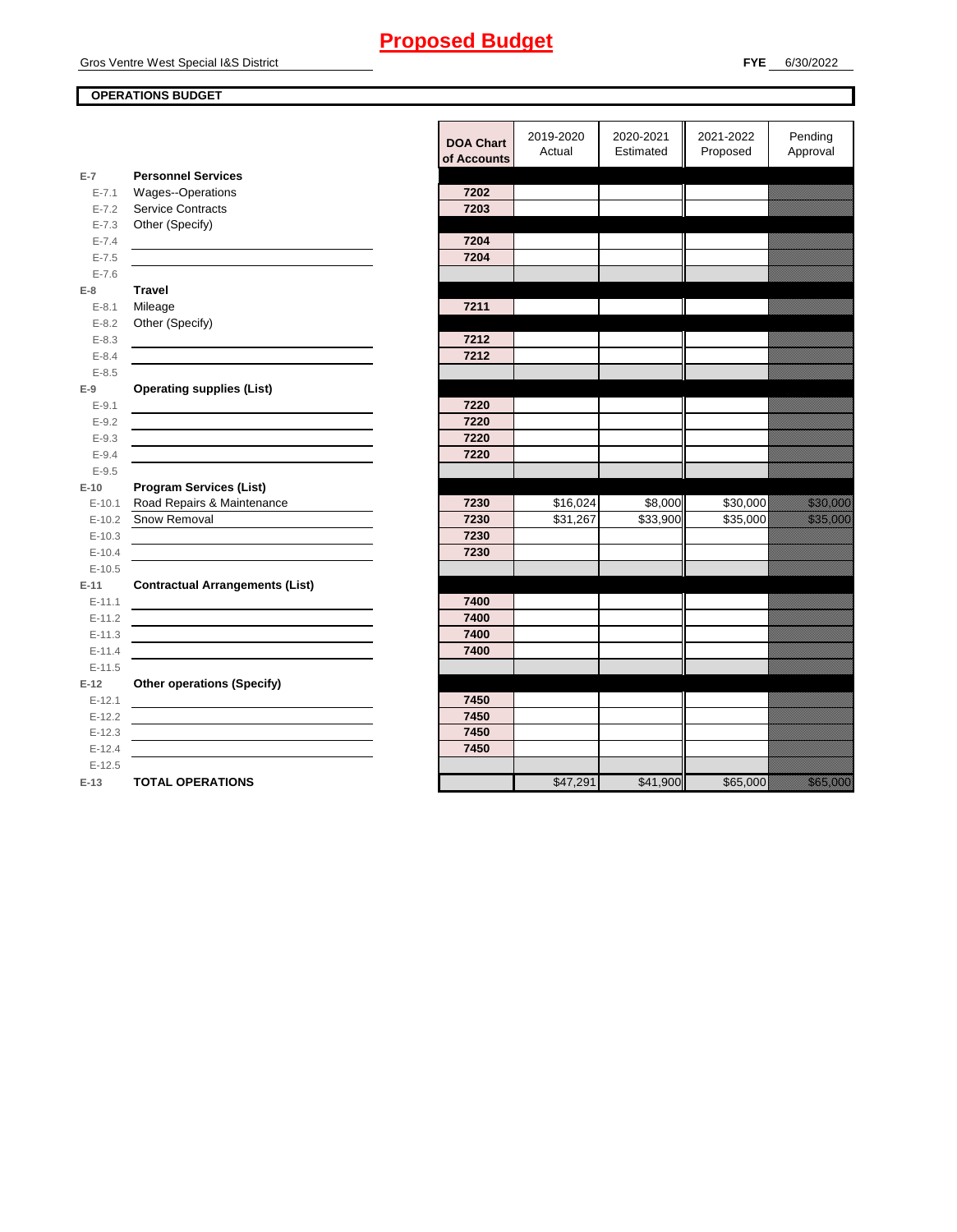#### **INDIRECT COSTS BUDGET**

|          |                                                                                                                       | <b>DOA Chart</b> | 2019-2020<br>Actual | 2020-2021<br>Estimated | 2021-2022<br>Proposed | Pending<br>Approval |
|----------|-----------------------------------------------------------------------------------------------------------------------|------------------|---------------------|------------------------|-----------------------|---------------------|
|          |                                                                                                                       | of Accounts      |                     |                        |                       |                     |
| $E-14$   | <b>Insurance</b>                                                                                                      |                  |                     |                        |                       |                     |
| $E-14.1$ | Liability                                                                                                             | 7502             | \$800               | \$700                  | \$700                 | <b>Santa Barat</b>  |
| $E-14.2$ | <b>Buildings and vehicles</b>                                                                                         | 7503             |                     |                        |                       |                     |
| $E-14.3$ | Equipment                                                                                                             | 7504             |                     |                        |                       |                     |
| $E-14.4$ | Other (Specify)                                                                                                       |                  |                     |                        |                       |                     |
| $E-14.5$ | <u> 1989 - Jan Sterling Sterling Sterling Sterling Sterling Sterling Sterling Sterling Sterling Sterling Sterling</u> | 7505             |                     |                        |                       |                     |
| $E-14.6$ |                                                                                                                       | 7505             |                     |                        |                       |                     |
| $E-14.7$ |                                                                                                                       |                  |                     |                        |                       |                     |
| $E-15$   | Indirect payroll costs:                                                                                               |                  |                     |                        |                       |                     |
| $E-15.1$ | FICA (Social Security) taxes                                                                                          | 7511             |                     |                        |                       |                     |
| $E-15.2$ | <b>Workers Compensation</b>                                                                                           | 7512             |                     |                        |                       |                     |
| $E-15.3$ | <b>Unemployment Taxes</b>                                                                                             | 7513             |                     |                        |                       |                     |
| $E-15.4$ | Retirement                                                                                                            | 7514             |                     |                        |                       |                     |
| $E-15.5$ | Health Insurance                                                                                                      | 7515             |                     |                        |                       |                     |
| $E-15.6$ | Other (Specify)                                                                                                       |                  |                     |                        |                       |                     |
| $E-15.7$ |                                                                                                                       | 7516             |                     |                        |                       |                     |
| $E-15.8$ |                                                                                                                       | 7516             |                     |                        |                       |                     |
| $E-15.9$ |                                                                                                                       |                  |                     |                        |                       |                     |
|          |                                                                                                                       |                  |                     |                        |                       |                     |
| $E-17$   | <b>TOTAL INDIRECT COSTS</b>                                                                                           |                  | \$800               | \$700                  | \$700                 | <b>Maritim</b>      |
|          |                                                                                                                       |                  |                     |                        |                       |                     |

#### **DEBT SERVICE BUDGET**

| <b>DOA Chart</b><br>of Accounts | 2019-2020<br>Actual | 2020-2021<br>Estimated | 2021-2022<br>Proposed | Pending<br>Approval |
|---------------------------------|---------------------|------------------------|-----------------------|---------------------|
| 6401                            |                     |                        |                       |                     |
| 6410                            |                     |                        |                       |                     |
| 6420                            |                     |                        |                       |                     |
|                                 |                     |                        |                       |                     |

D-1.1 Principal

D-1.2 **Interest** D-1.3 **Fees** 

**D-1**

**D-2 TOTAL DEBT SERVICE** 

**Debt Service**